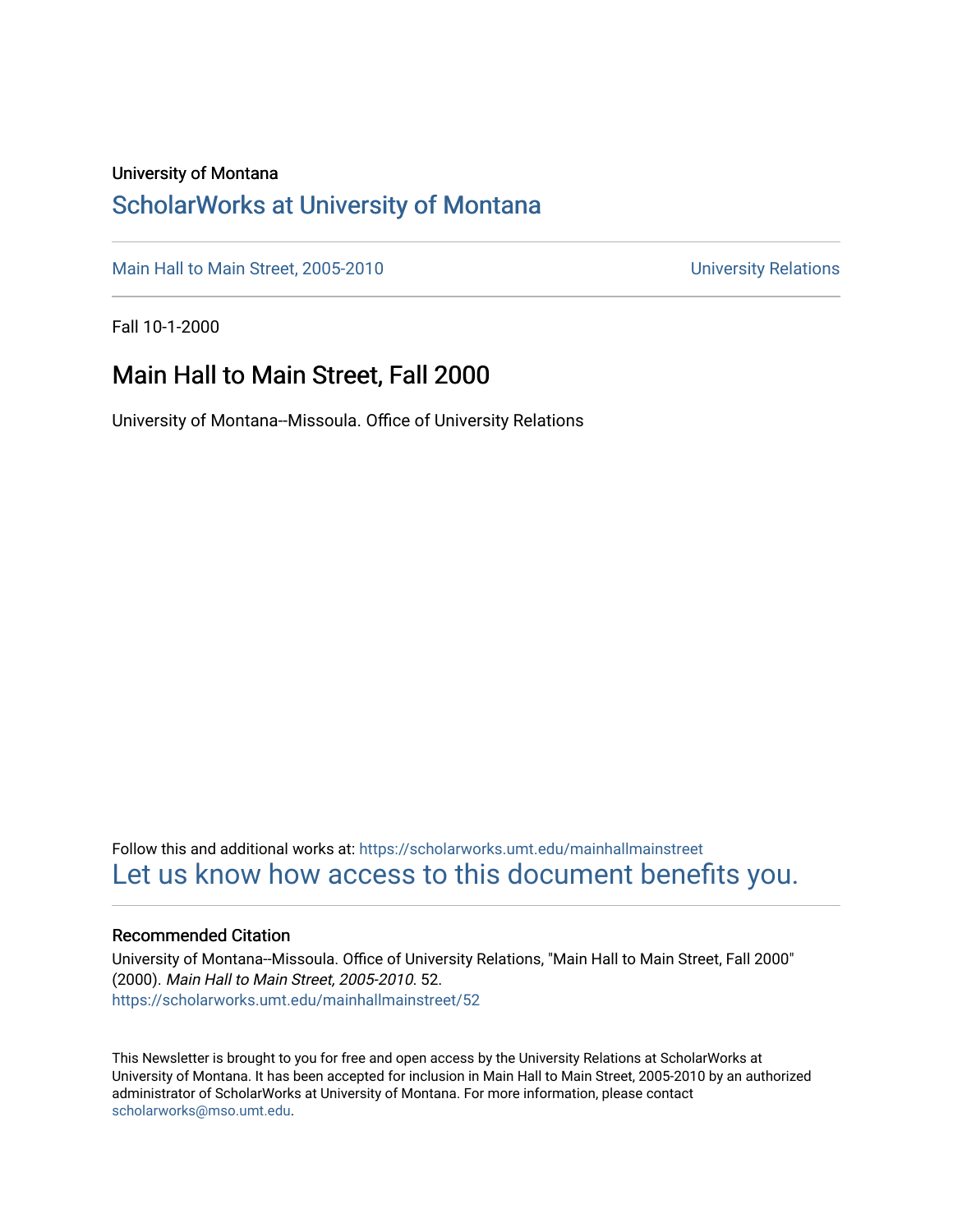UNIVERSITY OF MONTAS

**Main Hall Main St.**

Vol. 6, No. 7 Connecting Campus and Community Fall 2000

## UM leaders answer students' questions

 $Hm$ a

The University of Montana's currentbudgetshortfall is not a new problem, according to a faculty representative, andadjunct faculty cuts proposed for spring semester are only the latest in a series of hard hits the campus has had to take during an ongoing fiscal crunch.

There have been financial difficulties on this campus for a long time," said William McBroom, FacultySenate chair. "I'm having a crash course in budgets .... There isn't as much flexibility in the budget as one might imagine. All other choices have been exhausted. Truly, there aren't many choices left.

McBroomwasamongseveral campus representatives who answered student questions about the adjunct cuts at a n Oct. 18 forum held in the University Center. The forum was sponsored by the Associated Students of UM and UM's Center for Leadership Development.

ASUM President Molly Moon Neitzel served as moderator.

"Everyone isworking forthe common good," Neitzel said. "We just all have different ideas on how that good can be accomplished."

Student questions ranged from administrative values to budget specifics. A hearing-impaired student upset that an American Sign Language course is being cut from the spring schedule asked if education truly were a priority to the administration. Provost and Vice President for Academic Affairs Lois Muir responded by saying that administrators have chosen education as their life's pursuit precisely because it is so important to them.

In response to a question about why this issue has arisen now, Muir pointed out that the budget shortfall was known about when academic *(continued on back)*

# Coach really is a rocket scientist

The tight end coach for the<br>
Grizzlies football team is n<br>
"The Wiz," but not just be<br>
an actual rocket scientist.<br>
Ron Wisniewski said people ha he tight end coach for the Montana Grizzliesfootball team is nicknamed "The  $W$ iz," but not just because he's

RonWisniewskisaid people have trouble pronouncing his last name, so Wiz is often just easier for them. But he also has more education than your average football coach. A lot more.

"I have a bachelor's degree in astrophysics, so technically <sup>I</sup> am a rocket scientist," Wisniewski said. "I like space and all that stuff. <sup>I</sup> also have a master's degree in aerospace engineering and a Ph.D. in mathematics and mathematics education.

The 35-year-oId wears two hats at UM: that of assistant football coach and adjunct professor of mathematics. So when he isn't teaching players blocking techniques and passing routes, he's introducing students to subjects like calculus and mathematics for elementary educators.

Wisniewski admits it's a bit unusual for a coach to have his academic credentials.

"I've met a few other college coaches who have Ph.D.s, but they usually have degrees in something like psychology or sports physiology," he said. "For me, math and physics just came easier. But I want to say right off that I'm not an overly bright guy. I'm just Joe Average, but I'm disciplined in my work.

Wisniewski said being an academician doesn't help him much in the football world in terms of physics and math except for the teaching skills it helped him acquire.

'When you're coaching, you are still teaching," he said. "I've been teaching for about 10 years or so, and whether it's physics or football, these teaching skills havebeen important everywhere I'vebeen."

His Wiz skills mean Griz players don't have to look far for a math tutor.

"A lot of the guys come to me for help," he said. "1 like the tutoring because I get to know the guys in a more complete, wellrounded way.

Wisniewski said that while many Griz players seem to respect his educational background, "the bottom line is that they have to respect you forwhat you are teaching and the football techniques you know.



**Ron "The Wiz" Wisniewski**

A native of East Brunswick, N.J., Wisniewski earned his undergraduate degree at Rutgers University. He played wide receiver and tight end positions in high school and college. At Rutgers he played in a 185-pound-and-under league before an injury prompted him to focus on coaching.

The Wiz went west to earn his master's degree at the University of Colorado in Boulder. He then returned to New Jersey to hone his coaching skills, working two years of high school ball and five years at Pennsylvania's NCAA Division II East Stroudsburg University and New Jersey's NCAA Division III Kean University. He was offensive coordinator at Kean.

Then he headed back west to the University of Northern Colorado, where he earned his doctorate. It was at NCAA Division II UNC that Wisniewski joined Joe Glenn's coaching team six years ago. When Glenn was hired as UM head coach last December, the Wiz came along to round out the new Griz coaching team.

Wisniewski believes that society often makes people choose between coaching and academics.

I think one of the reasons I get to do this is that I'm single," he said. "If <sup>I</sup> were married, for financial reasons <sup>I</sup> probably would have focused more on my engineering training."

As it is, the Wiz is a rare breed: a 5-foot-9 rocket scientist who works well among the hulking tight ends and linemen who play football at the college level.

"It's been a wild ride," he said. —Cary *Shimek*

The Discovery Continues at The University of Montana